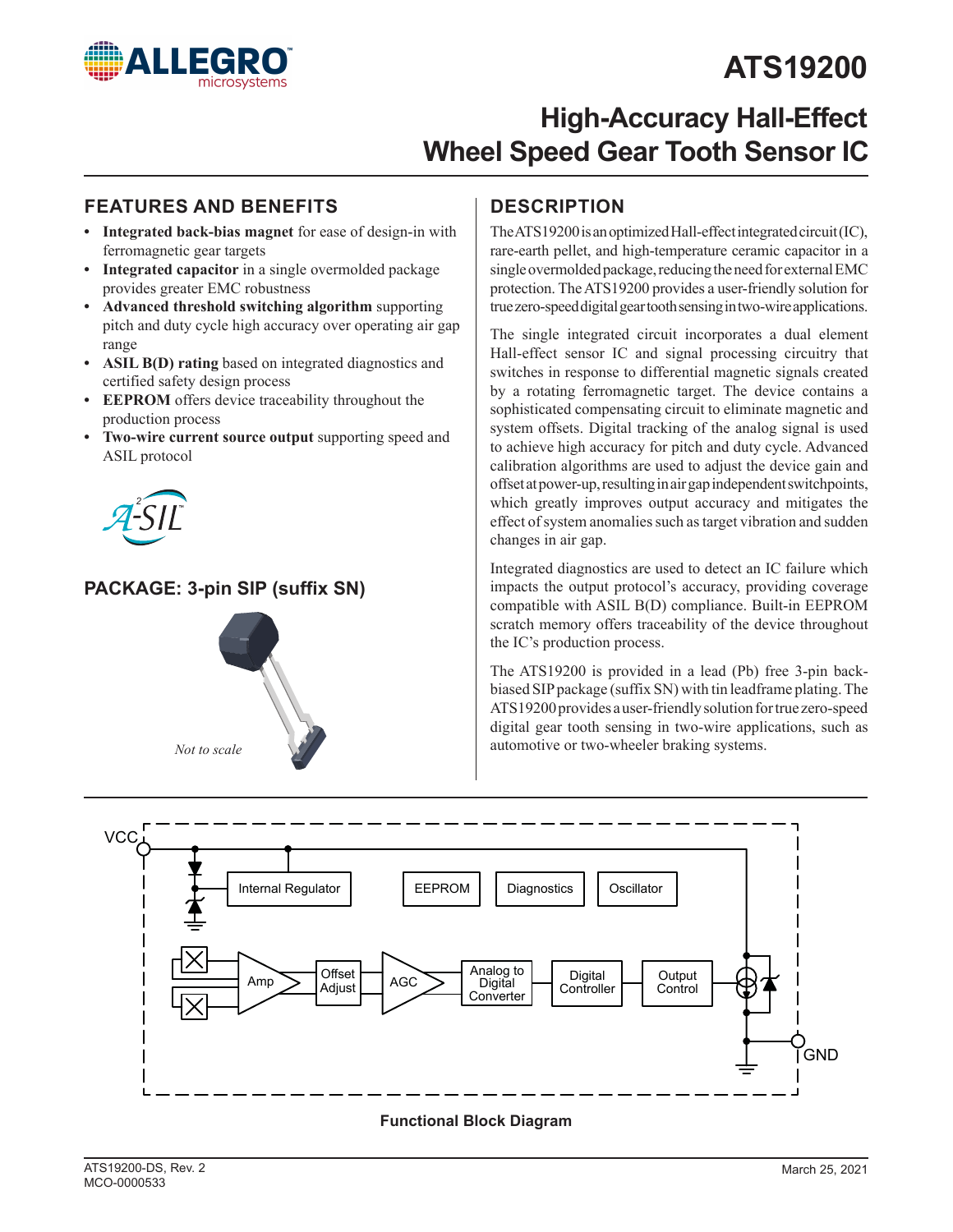### **SELECTION GUIDE**

| <b>Part Number</b> | <b>Power-On State</b> | <b>ASIL</b> | Packing*                    |
|--------------------|-----------------------|-------------|-----------------------------|
| ATS19200LSNATN-L-A | <b>CC(LOW)</b>        | Enabled     |                             |
| ATS19200LSNATN-H-A | <sup>I</sup> CC(HIGH) | Enabled     |                             |
| ATS19200LSNATN-L   | <b>CC(LOW)</b>        | Disabled    | 800 pieces per 13-inch reel |
| ATS19200LSNATN-H   | <sup>I</sup> CC(HIGH) | Disabled    |                             |

\*Contact Allegro™ for additional packing options

## **SPECIFICATIONS**

### **ABSOLUTE MAXIMUM RATINGS**

| <b>Characteristic</b>                | Symbol            | <b>Notes</b>                           | Rating       | <b>Units</b> |
|--------------------------------------|-------------------|----------------------------------------|--------------|--------------|
| Supply Voltage                       | $V_{\rm CC}$      |                                        | 28           |              |
| Reverse Supply Voltage               | $\rm V_{\rm RCC}$ |                                        | $-18$        |              |
| <b>Operating Ambient Temperature</b> | ١д                | Range L, refer to Power Derating Curve | $-40$ to 150 | °C           |
| <b>Maximum Junction Temperature</b>  | J(max)            |                                        | 165          | $^{\circ}C$  |
| Storage Temperature                  | <sup>I</sup> stg  |                                        | $-65$ to 170 | $^{\circ}C$  |

### **INTERNAL DISCRETE CAPACITOR RATINGS**

| <b>Characteristic</b>  | Svmbol  | <b>Notes</b>                                                | Rating                    | <b>Units</b>                   |
|------------------------|---------|-------------------------------------------------------------|---------------------------|--------------------------------|
| Nominal<br>Capacitance | USUPPLY | <b>GND</b><br><b>VCC</b><br>, and<br>Connected<br>d between | $\sim$<br>$\sim$ . $\sim$ | $\overline{\phantom{a}}$<br>nŀ |

### **PINOUT DIAGRAM AND TERMINAL LIST**



**Package SN, 3-Pin SIP Pinout Diagram**

#### **Terminal List Table**

| <b>Number</b> | <b>Name</b> | <b>Function</b> |
|---------------|-------------|-----------------|
|               | <b>VCC</b>  | Supply voltage  |
| っ             | <b>VCC</b>  | Supply voltage  |
| 2             | <b>GND</b>  | Ground          |

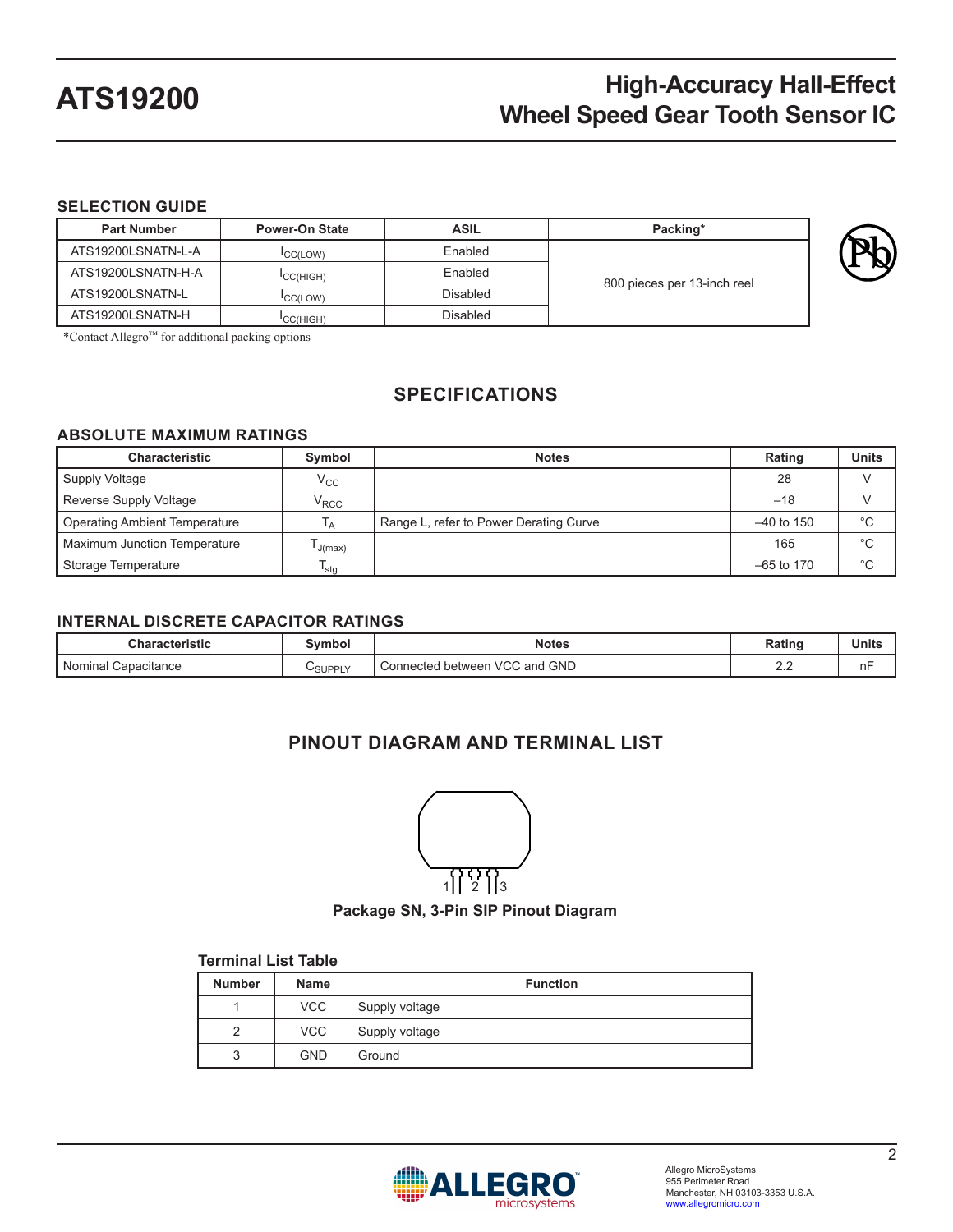| <b>Characteristics</b>                | Symbol                             | <b>Test Conditions</b>                                                                                                                         | Min.                     | Typ. [1]                 | Max. | Unit $[2]$    |
|---------------------------------------|------------------------------------|------------------------------------------------------------------------------------------------------------------------------------------------|--------------------------|--------------------------|------|---------------|
| <b>ELECTRICAL CHARACTERISTICS</b>     |                                    |                                                                                                                                                |                          |                          |      |               |
| Supply Voltage <sup>[3]</sup>         | $V_{\rm CC}$                       | Operating, $T_J < T_J$ (max)                                                                                                                   | 4                        |                          | 24   | $\vee$        |
| Undervoltage Lockout                  | $V_{CC(UV)}$                       | $V_{CC}$ 0 $\rightarrow$ 5 V or 5 $\rightarrow$ 0 V                                                                                            |                          | 3.5                      | 3.95 | $\vee$        |
| Reverse Supply Current <sup>[4]</sup> | $I_{\text{RCC}}$                   | $V_{CC} = V_{RCC (MAX)}$                                                                                                                       | $-10$                    |                          |      | mA            |
| Supply Zener Clamp Voltage            | Vzsupply                           | $I_{CC} = I_{CC(HIGH)} + 3 mA$ , $T_A = 25^{\circ}C$                                                                                           | 28                       |                          |      | $\vee$        |
| Supply Zener Current                  | <b>IZSUPPLY</b>                    | $T_A = 25^{\circ}$ C, V <sub>CC</sub> = 28 V                                                                                                   | $\overline{\phantom{0}}$ |                          | 19   | mA            |
| <b>Supply Current</b>                 | I <sub>CC(LOW)</sub>               | Low-current state                                                                                                                              | 5.9                      | $\overline{\phantom{0}}$ | 8.4  | mA            |
|                                       | ICCHIGH)                           | High-current state                                                                                                                             | 12                       | $\overline{\phantom{0}}$ | 16   | mA            |
| <b>Supply Current Ratio</b>           | ICCHIGH)<br>$/ I_{\text{CC(LOW)}}$ | Ratio of high current to low current                                                                                                           | 1.9                      |                          |      |               |
| <b>ASIL Safety Current</b>            | <b>I</b> RESET                     | -A variant                                                                                                                                     | 1.0                      | $\overline{\phantom{0}}$ | 3.3  | mA            |
| <b>POWER-ON STATE CHARACTERISTICS</b> |                                    |                                                                                                                                                |                          |                          |      |               |
| Power-On State                        | <b>POS</b>                         | -H variant                                                                                                                                     | $\overline{\phantom{0}}$ | $I_{\text{CC(HIGH)}}$    |      | mA            |
|                                       |                                    | -L variant                                                                                                                                     |                          | $I_{\text{CC(LOW)}}$     |      | mA            |
| <b>OUTPUT STAGE</b>                   |                                    |                                                                                                                                                |                          |                          |      |               |
| <b>Output Rise Time</b>               | $t_{r}$                            | Corresponds to measured output slew rate, from<br>10% to 90% I <sub>CC</sub> level<br>$C_{\text{SUPPI Y}}$ , $R_{\text{SENSE}}$ = 100 $\Omega$ | $\Omega$                 |                          | 1.5  | $\mu s$       |
| Output Fall Time                      | $t_{r}$                            | Corresponds to measured output slew rate, from<br>90% to 10% I <sub>CC</sub> level<br>$C_{\text{SUPPLY}}$ , R <sub>SENSE</sub> = 100 $\Omega$  |                          |                          | 1.5  | μs            |
| PERFORMANCE CHARACTERISTICS           |                                    |                                                                                                                                                |                          |                          |      |               |
| <b>Operating Frequency</b>            | $f_{OP}$                           |                                                                                                                                                | $\Omega$                 | $\overline{\phantom{0}}$ | 5    | kHz           |
| Operate Point                         | $B_{OP}$                           | % of peak-to-peak B <sub>SIG</sub> , AG <sub>OP</sub> within<br>$\overline{\phantom{m}}$<br>specification                                      |                          | 60                       |      | $\frac{0}{0}$ |
| <b>Release Point</b>                  | $B_{RP}$                           | % of peak-to-peak $B_{SIG}$ , AG <sub>OP</sub> within<br>specification                                                                         |                          | 40                       |      | $\frac{0}{0}$ |

### **OPERATING CHARACTERISTICS:** V<sub>CC</sub> and T<sub>A</sub> within specification, unless otherwise noted

*Continued on the next page…*

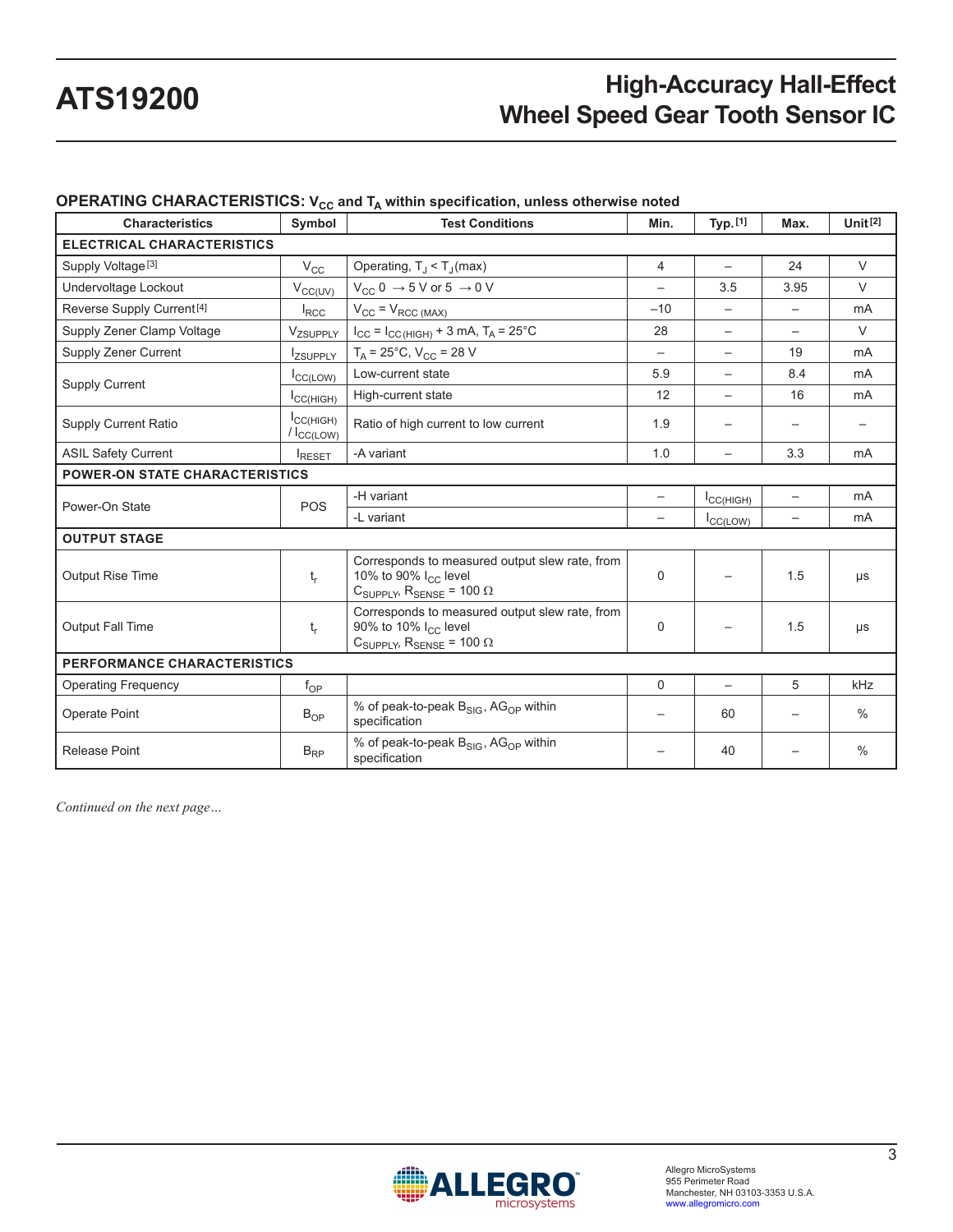### **OPERATING CHARACTERISTICS (continued): V<sub>CC</sub> and T<sub>A</sub> within specification, unless otherwise noted**

| <b>Characteristics</b>                                      | Symbol                            | <b>Test Conditions</b>                                                                                                                                       | Min. | Typ. [1] | Max. | Unit $[2]$    |
|-------------------------------------------------------------|-----------------------------------|--------------------------------------------------------------------------------------------------------------------------------------------------------------|------|----------|------|---------------|
| <b>FUNCTIONAL CHARACTERISTICS</b>                           |                                   |                                                                                                                                                              |      |          |      |               |
| Operational Air Gap Range                                   | AG <sub>OP</sub>                  | Using Allegro Reference Target 60-0, duty cycle<br>within specification                                                                                      | 0.5  |          | 2.5  | mm            |
| <b>Extended Operational Air Gap Range</b>                   | $AG$ <sub>EXT</sub>               | Using Allegro Reference Target 60-0, output<br>switching (no missed edges), duty cycle not<br>quaranteed                                                     |      |          | 3    | mm            |
| Allowable User-Induced Differential<br>Offset               | <b>B</b> <sub>DIFFEXT</sub>       | Operation within specification                                                                                                                               | ±60  |          |      | G             |
| <b>Output Duty Cycle</b>                                    | D                                 | Using Reference Target 60-0, static air gap, AG<br>within specification                                                                                      | 40   |          | 60   | $\frac{0}{0}$ |
| Maximum Sudden Signal Amplitude<br>Change                   | $B_{SEQ(n+1)}$<br>$B_{SEQ(n)}$    | No missed output edge. Instantaneous<br>symmetric magnetic signal amplitude change,<br>measured as a percentage of peak-to-peak $B_{SIG}$<br>(see Figure 1). |      | 0.6      |      |               |
| Allowable Differential Signal<br><b>Amplitude Variation</b> | $B_{SEQ(min)}$<br>$/B_{SEQ(max)}$ | Overall symmetric magnetic signal amplitude<br>ratio of $B_{SIG}$                                                                                            |      | 0.2      |      |               |

[1] Typical values are at  $T_A = 25^{\circ}\text{C}$  and  $V_{CC} = 12$  V. Performance may vary for individual units, within the specified maximum and minimum limits.

 $[2]$  1 G (gauss) = 0.1 mT (millitesla).

[3] Maximum voltage must be adjusted for power dissipation and junction temperature; see Power Derating section.

[4] Negative current is defined as conventional current coming out of (sourced from) the specified device terminal.



<span id="page-3-0"></span>**Figure 1: Differential Signal Variation**

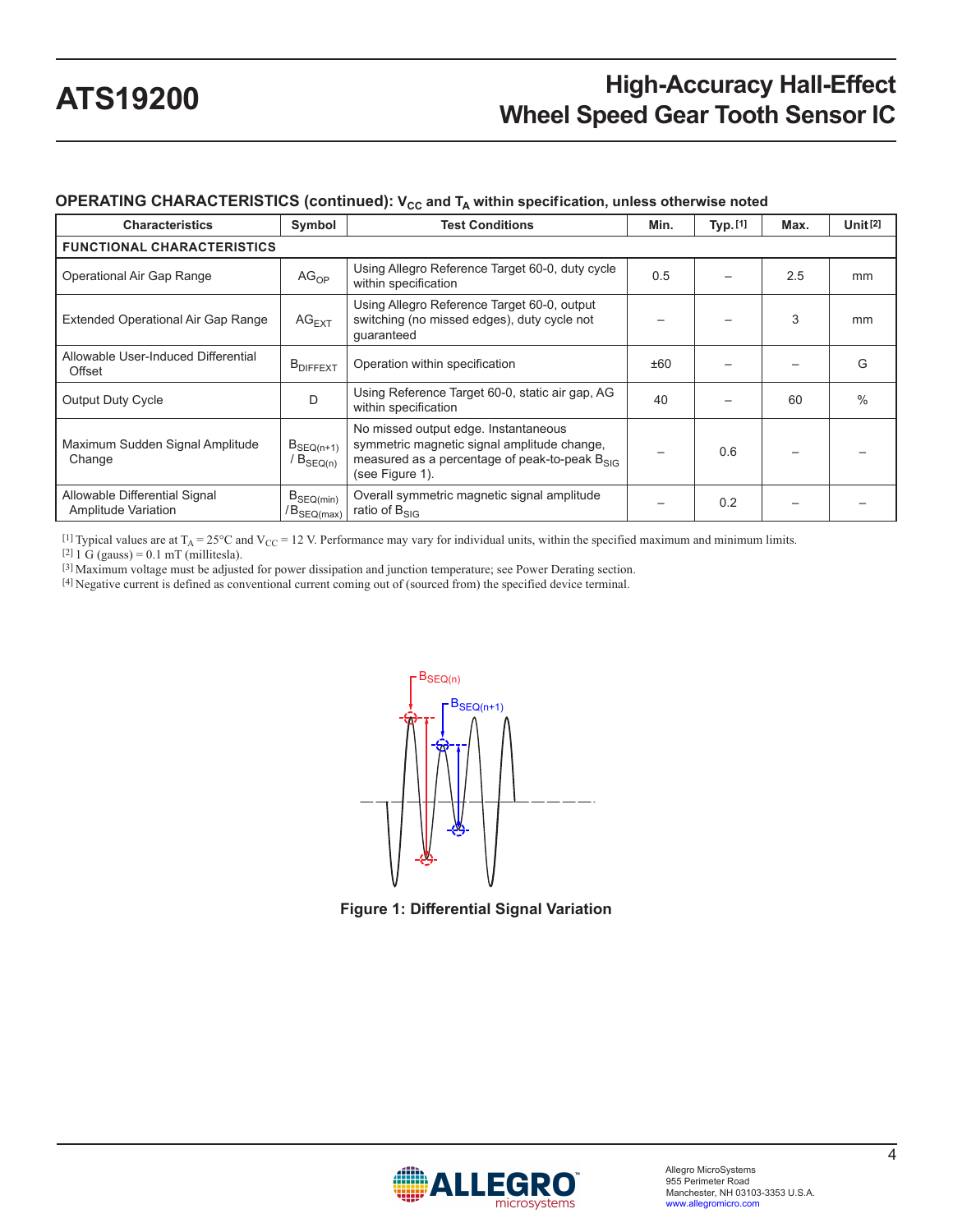| <b>Characteristics</b>       | Symbol  | <b>Test Conditions</b>                            | Typ. | <b>Units</b> | <b>Symbol Key</b>                         |
|------------------------------|---------|---------------------------------------------------|------|--------------|-------------------------------------------|
| Outside Diameter             | $D_{o}$ | Outside diameter of target                        | 120  | mm           | $\varnothing$ D <sub>0</sub> –<br>$n_{t}$ |
| Face Width                   | F       | Breadth of tooth, with respect<br>to branded face | 6    | mm           | ᆸ<br>$\sim$                               |
| Circular Tooth Length        |         | Length of tooth, with respect<br>to branded face  | 3    | deg.         | <b>Branded Face</b><br>of Package -       |
| <b>Circular Valley Width</b> | $L_V$   | Length of valley, with respect<br>to branded face | 3    | deg.         | н                                         |
| Tooth Whole Depth            | $h_t$   |                                                   | 3    | mm           | า∡่<br>$\blacksquare$                     |
| Material                     |         | Low Carbon Steel                                  |      |              | Air Gap                                   |

### **Reference Target 60-0 (60 Tooth Target)**



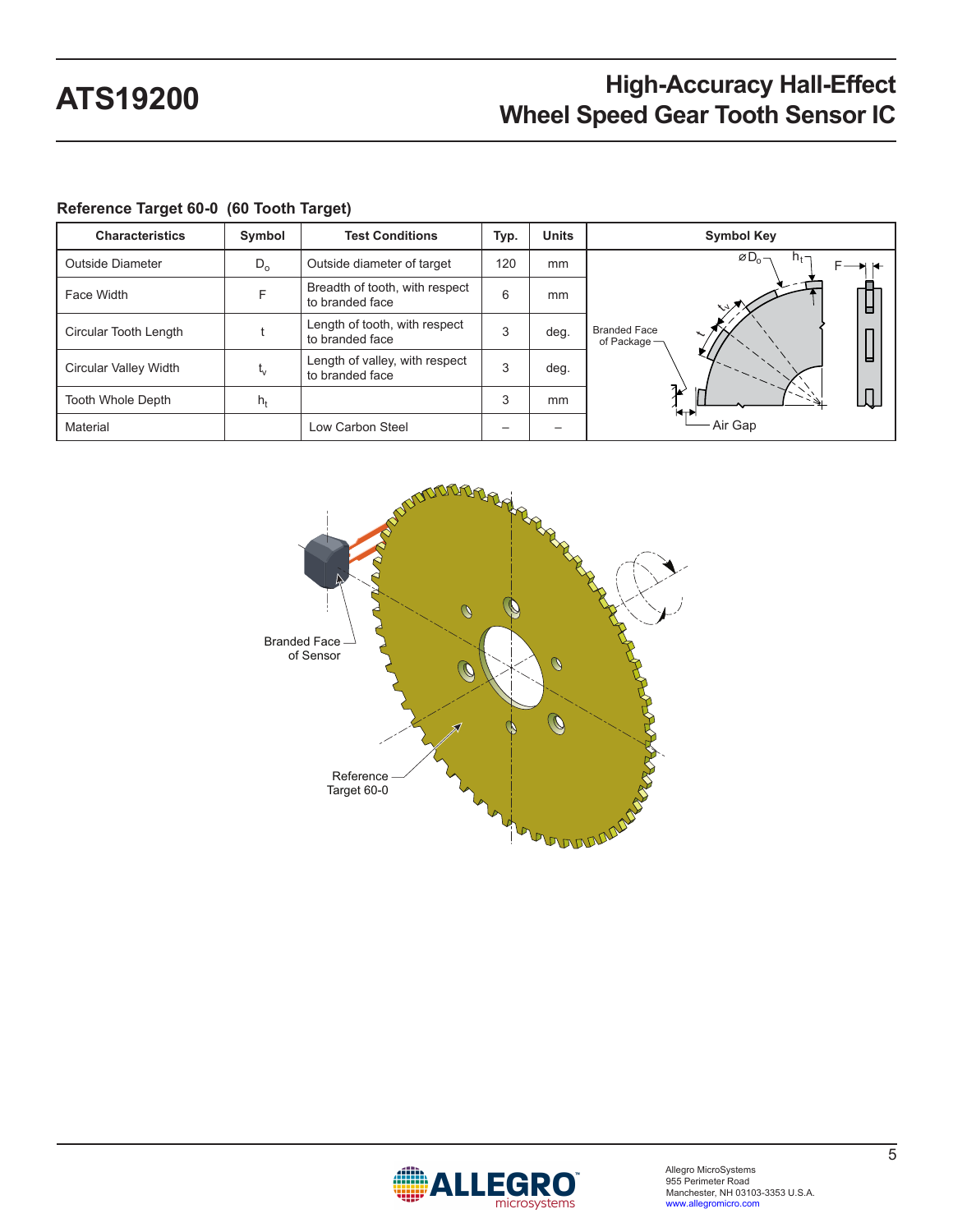### **THERMAL CHARACTERISTICS: May require derating at maximum conditions; see Power Derating section**

| <b>Characteristic</b>        | Svmbol | <b>Test Conditions*</b>                              | Value | Unit |
|------------------------------|--------|------------------------------------------------------|-------|------|
| ' Package Thermal Resistance | ∾өјд   | Single layer PCB, with copper limited to solder pads | 150   | °C/W |

\*Additional thermal information available on the Allegro website







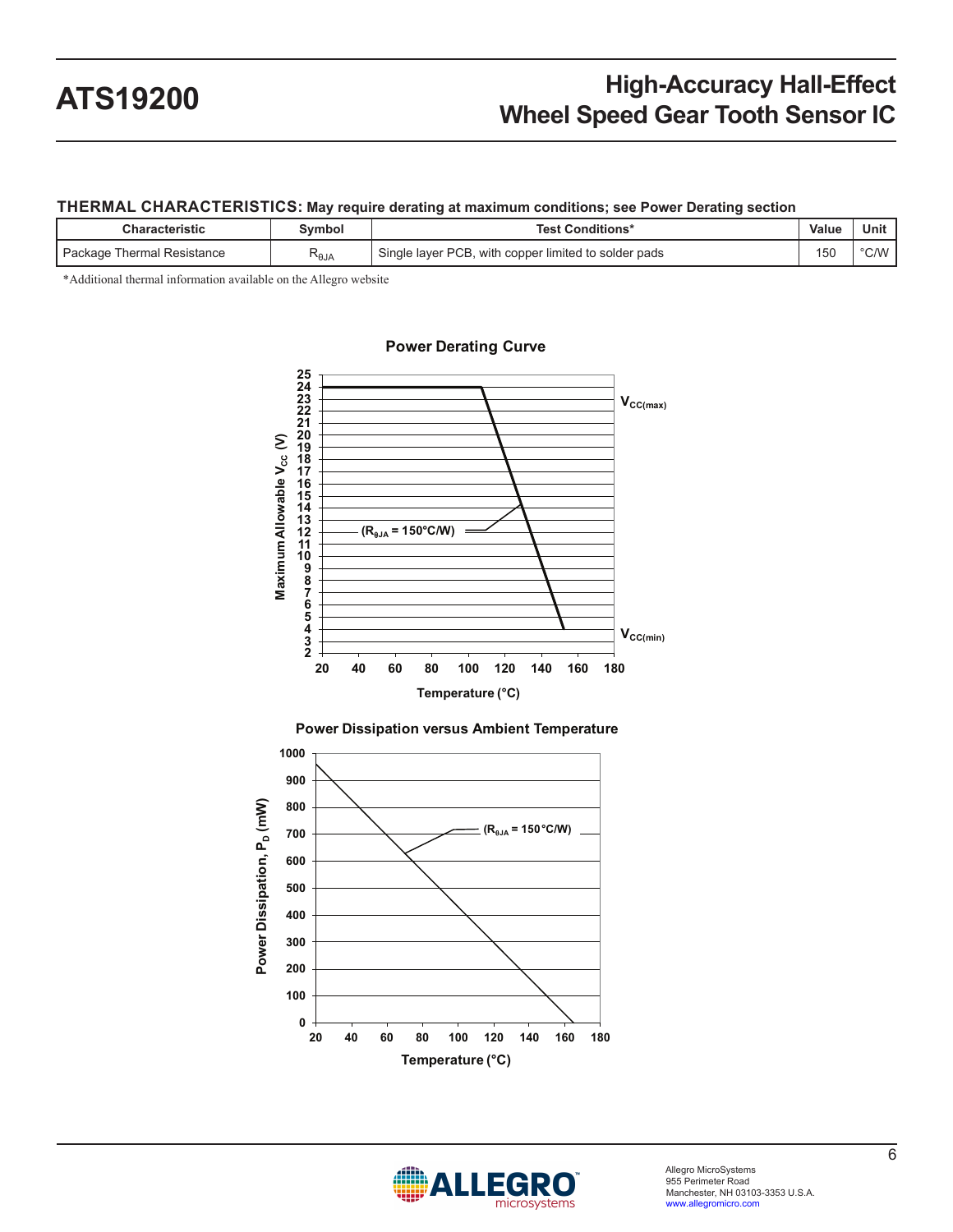

### **CHARACTERISTIC PERFORMANCE PLOTS**

**12.0 12.5 13.0 13.5 14.0 14.5 15.0 15.5 16.0 -50 0 50 100 150 ICC (mA) TA (°C) Vcc: 24 V Vcc: 12 V Vcc: 4 V**

#### **Supply Current (HIGH) versus Ambient Temperature**







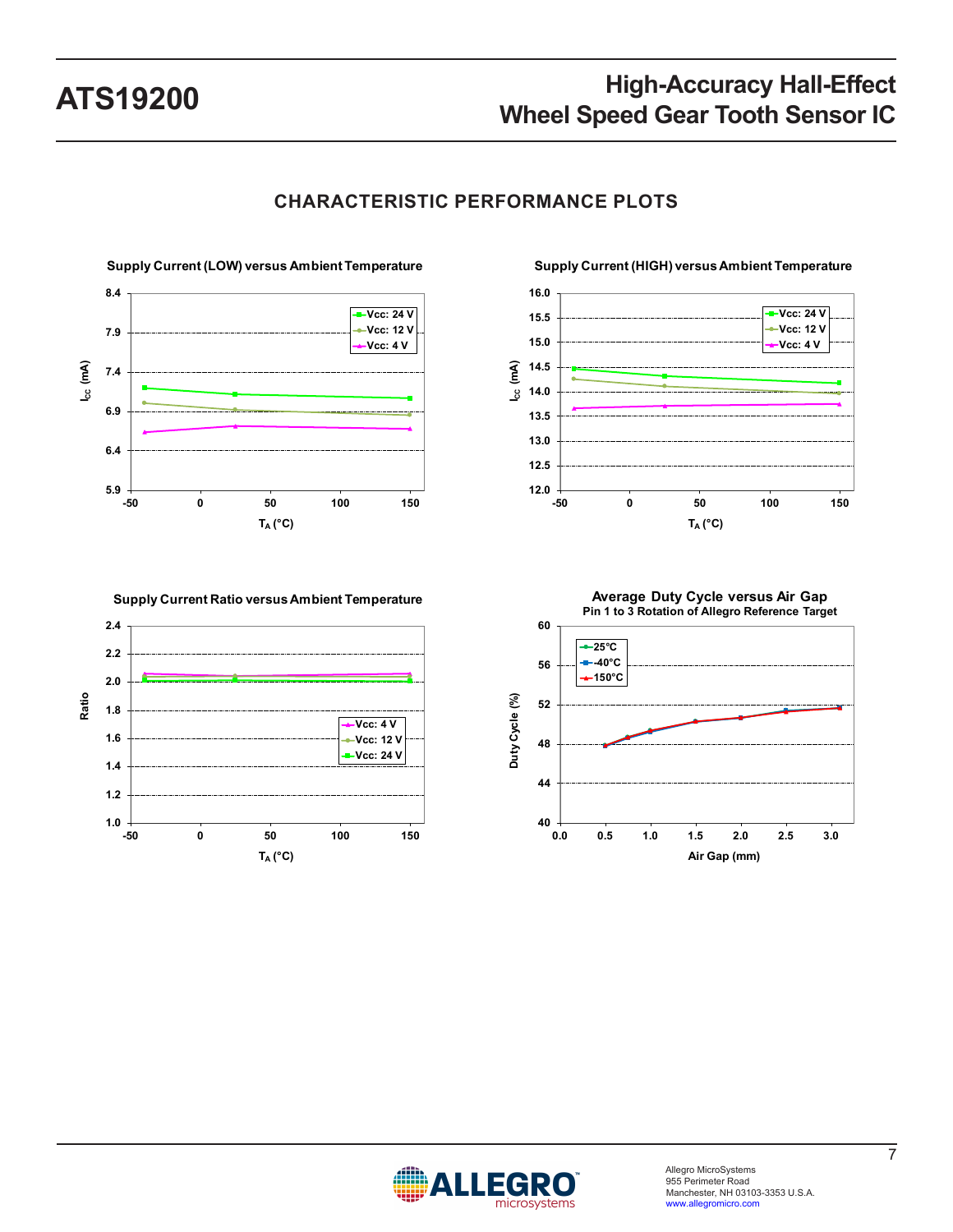## **FUNCTIONAL DESCRIPTION**

## **Sensing Technology**

The ATS19200 sensor IC contains a single-chip differential Hall-effect circuit, a back-biasing pellet, and a flat ferrous pole piece (a precisely-mounted magnetic field concentrator that homogenizes the flux passing through the Hall chip). As shown in [Figure 2,](#page-7-0) the circuit supports two Hall elements, which sense the magnetic profile of the ferromagnetic gear target simultaneously, but at different points (spaced at a 1.75 mm pitch), generating a differential internal analog voltage,  $V_{\text{PROC}}$ , that is processed for precise switching of the digital output signal.

The Hall IC is self-calibrating and also integrates a temperature compensated amplifier and offset cancellation circuitry. Its voltage regulator provides supply noise rejection throughout the operating voltage range. Changes in temperature do not greatly affect this device due to the stable amplifier design and the offset rejection circuitry. The Hall transducers and signal processing electronics are integrated on the same silicon substrate, using a proprietary BiCMOS process.

## **Target Profiling During Operation**

Under normal operating conditions, the IC is capable of providing digital information that is representative of the mechanical features of a rotating gear. The waveform diagram in [Figure](#page-7-1)  [3](#page-7-1) presents the automatic translation of the mechanical profile, through the magnetic profile that it induces, to the digital output signal of the ATS19200. No additional optimization is needed and minimal processing circuitry is required. This ease of use reduces design time and incremental assembly costs for most applications.



<span id="page-7-0"></span>**Figure 2: Relative Motion of the Target is Detected by the Dual Hall Elements Mounted on the Hall IC.**



<span id="page-7-1"></span>**Figure 3: The Magnetic Prof ile Ref lects the Geometry of the Target, Allowing the ATS19200 to Present an Accurate Digital Output Response (-H variant shown).**



Mechanical Position (Target moves past pin 1 to pin 3)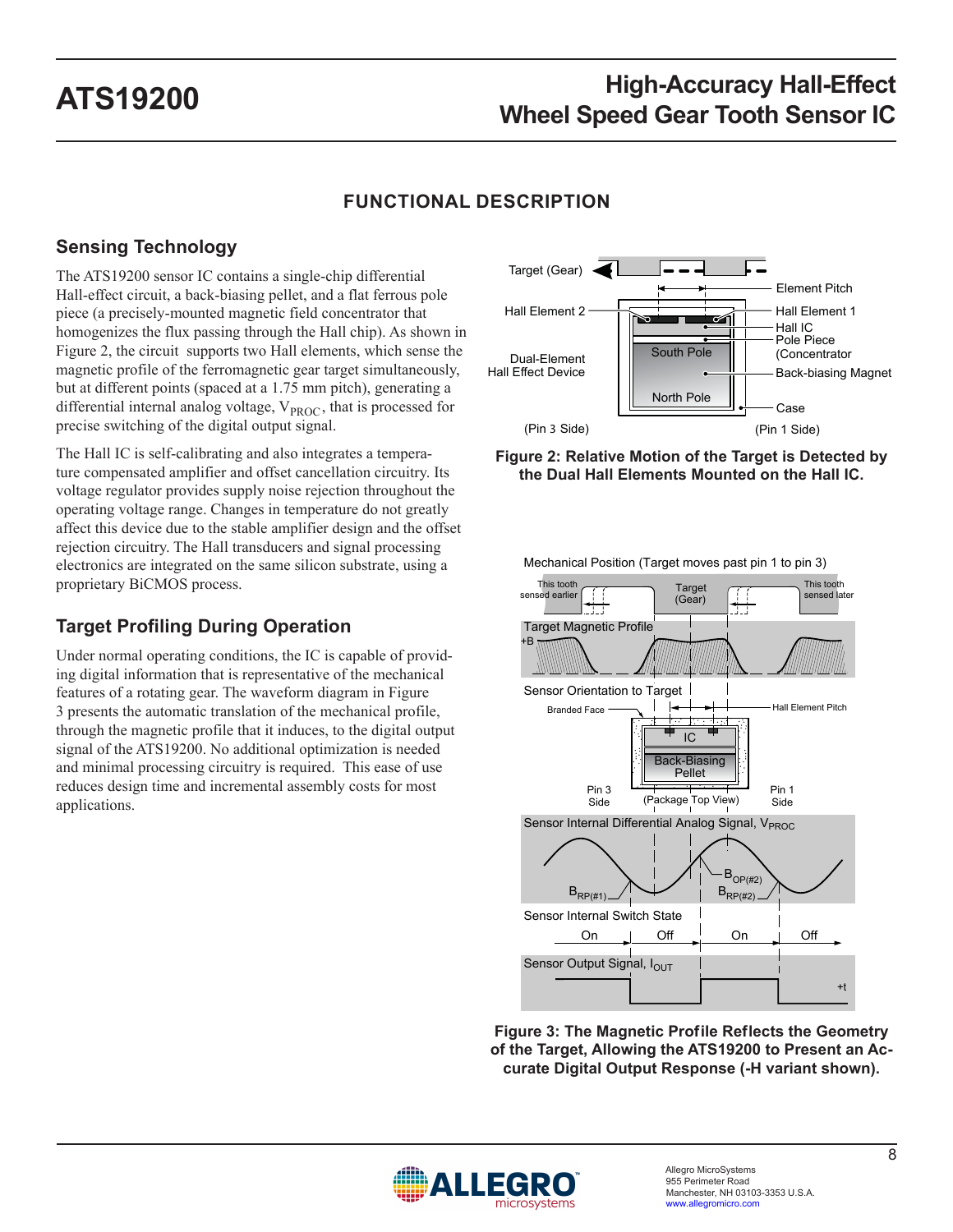## **Diagnostics**

Safe State Output Protocol.

The regulated current output is configured for two-wire applications, requiring one less wire for operation than do switches with the traditional open-collector output. Additionally, the system designer inherently gains diagnostics because there is always output current flowing, which should be in either of two nar-row ranges, shown in [Figure 4](#page-8-0) as  $I_{\text{CC(HIGH)}}$  and  $I_{\text{CC(LOW)}}$ . Any current level not within these ranges indicates a fault condition. If  $I_{CC}$  >  $I_{CC(HIGH)}$ (max), then a short condition exists, and if  $I_{CC}$  $< I_{\text{CC(LOW)}}$ (min), then an open condition exists. Any value of  $I_{\text{CC}}$ between the allowed ranges for  $I_{\text{CC(HIGH)}}$  and  $I_{\text{CC(LOW)}}$  indicates a general fault condition, excepting currents indicating ASIL Safety Current.

The sensor IC contains diagnostic circuitry that will continuously monitor occurrences of failure defects within the IC. Refer to [Figure 5](#page-8-1) for the output protocol of the ASIL safe state, which is enabled for "-A" variants.

Refer to the Safety Manual for additional details on the ASIL



### <span id="page-8-0"></span>**Figure 4: Diagnostic Characteristics of Supply Current Values.**





<span id="page-8-1"></span>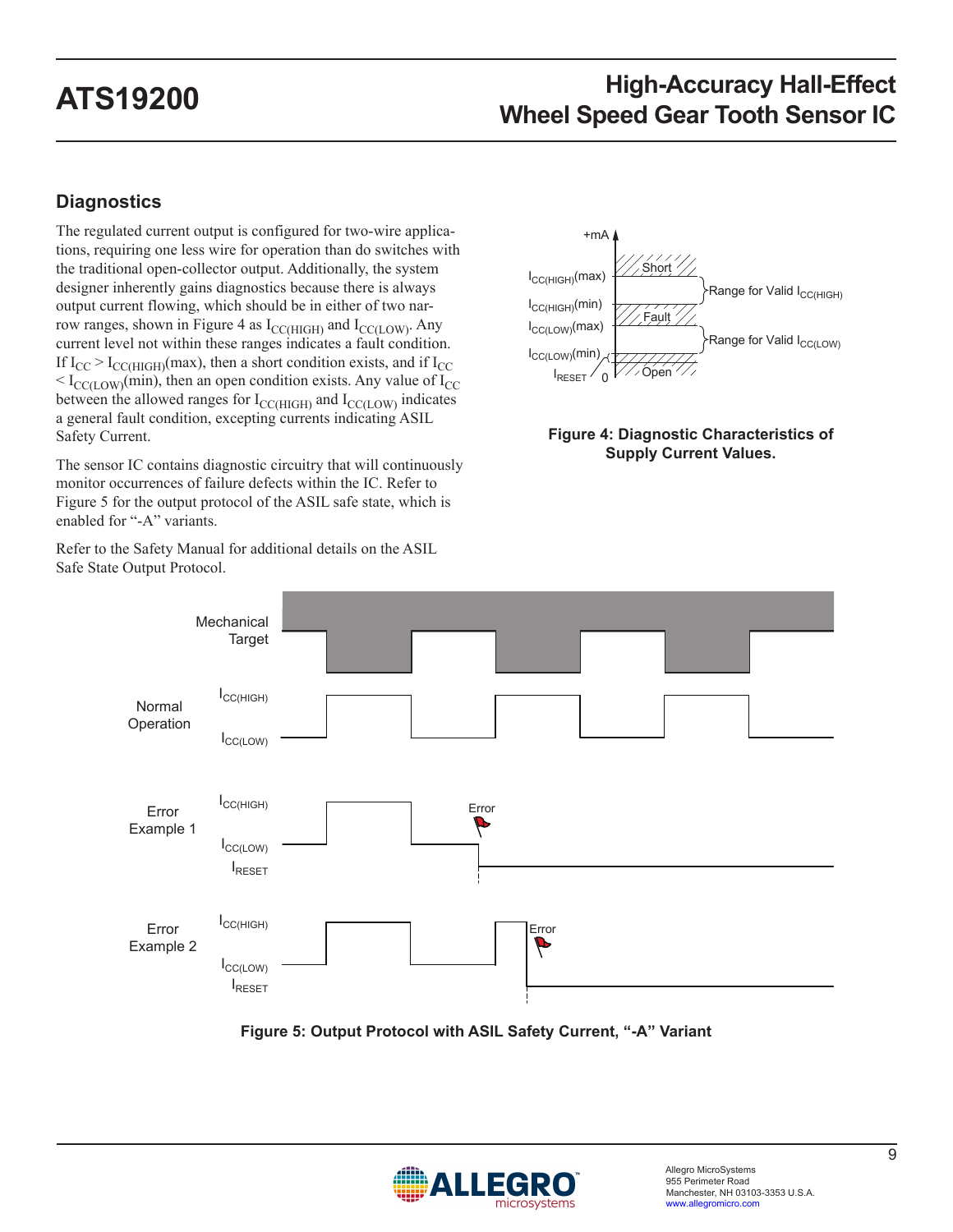## **Determining Output Signal Polarity**

In [Figure 3,](#page-7-1) the top panel, labeled *Mechanical Position*, represents the mechanical features of the target gear and orientation to the device. The bottom panel, labeled *Device Output Signal*, displays the square waveform corresponding to the digital output signal (current amplitude) that results from a rotating gear configured as shown in [Figure 6.](#page-9-0) Referring to the target side nearest the face of the sensor IC, the direction of rotation is: perpendicular to the leads, across the face of the device, from the pin 1 side to the pin 3 side.

With the -H variant, this results in the IC output switching from  $I_{\text{CCHIGH}}$  to  $I_{\text{CCHOW}}$  as the leading edge of a tooth (a rising mechanical edge, as detected by the IC) passes the package face. The output polarity is inverted for the -L variant.

If the direction of rotation is reversed, so that the gear rotates from the pin 3 side to the pin 1 side, then the output polarity inverts from that of the pin 1 to 3 rotation.

To read the output signal as a voltage  $(V_{\text{SENSE}})$ , a sense resistor  $(R_{\text{SENSE}})$  can be placed on either the VCC signal or on the GND signal. As shown in [Figure 7,](#page-9-1) when  $R_{\text{SENSE}}$  is placed on the GND signal, the output signal voltage ( $V_{\text{SENSE(Lowside)}}$ ) is in phase with  $I_{CC}$ . When  $R_{SENSE}$  is placed on the VCC signal, the output signal voltage ( $V_{\text{SENSE(HighSide)}}$ ) is inverted relative to  $I_{\text{CC}}$ .



<span id="page-9-0"></span>



#### <span id="page-9-1"></span>**Figure 7: Alternative Polarity Conf igurations Using Two-Wire Sensing.**

**The Output Polarity States table provides the permutations of output**  voltage relative to I<sub>CC</sub>, given alternative locations for R<sub>SENSE</sub>. Panel A shows the low-side (V<sub>SENSE(LowSide)</sub>) sensing configuration, and panel B shows the high-side (V<sub>SENSE(HighSide)</sub>) configuration. As shown in panel C, V<sub>SENSE(LowSide)</sub> is in phase with I<sub>CC</sub>, and V<sub>SENSE(HighSide)</sub>, is **inverted.**

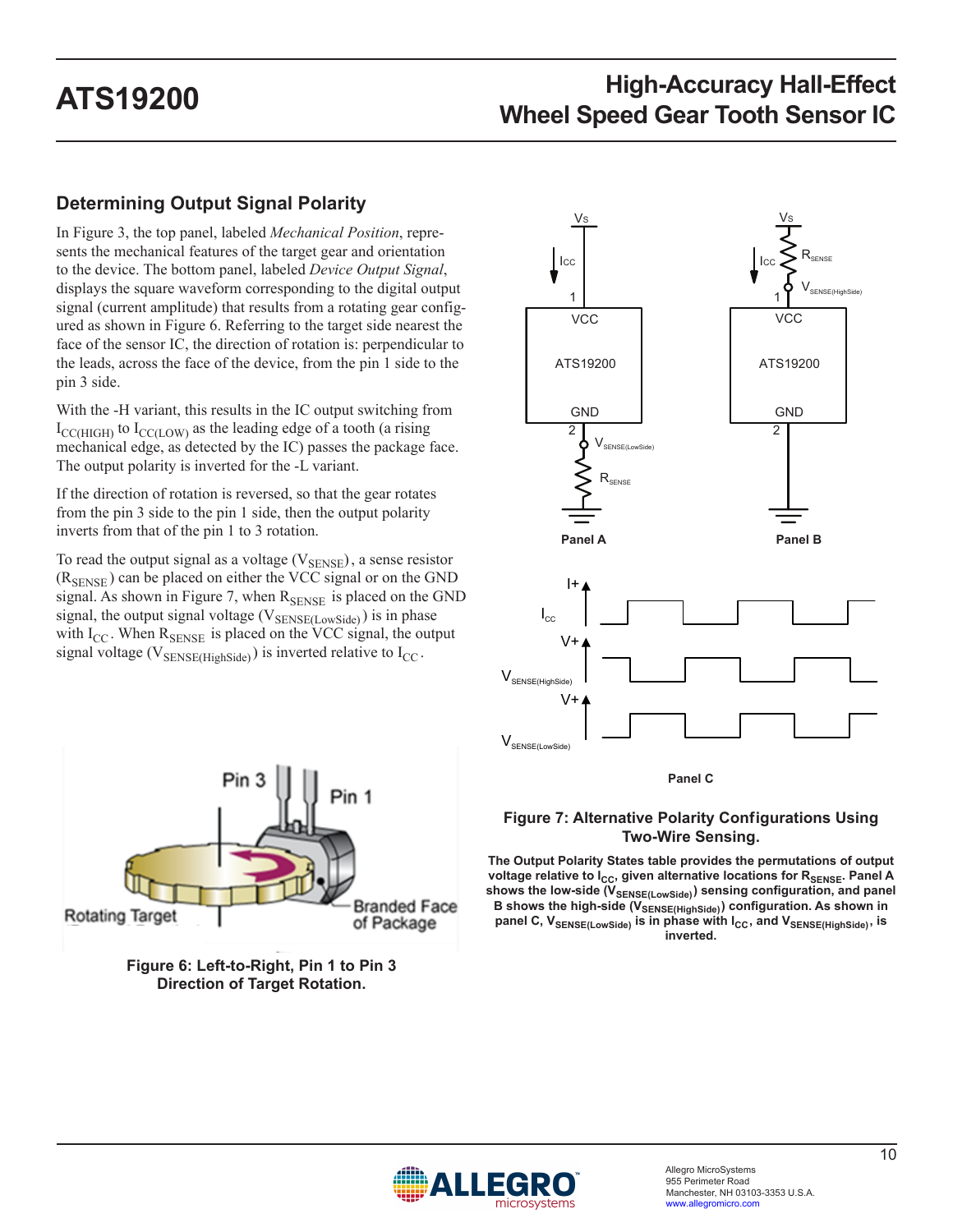### **POWER DERATING**

The device must be operated below the maximum junction temperature of the device  $(T_{J(max)})$ . Under certain combinations of peak conditions, reliable operation may require derating supplied power or improving the heat dissipation properties of the application. This section presents a procedure for correlating factors affecting operating  $T_J$ . (Thermal data is also available on the Allegro website.)

The Package Thermal Resistance ( $R_{\theta JA}$ ) is a figure of merit summarizing the ability of the application and the device to dissipate heat from the junction (die), through all paths to the ambient air. Its primary component is the Effective Thermal Conductivity (K) of the printed circuit board, including adjacent devices and traces. Radiation from the die through the device case  $(R_{\theta JC})$  is relatively small component of  $R_{\theta JA}$ . Ambient air temperature  $(T_A)$  and air motion are significant external factors, damped by overmolding.

The effect of varying power levels (Power Dissipation,  $P_D$ ), can be estimated. The following formulas represent the fundamental relationships used to estimate  $T_J$ , at  $P_D$ .

$$
P_D = V_{IN} \times I_{IN} \tag{1}
$$

$$
\Delta T = P_D \times R_{0JA} \tag{2}
$$

$$
T_J = T_A + \varDelta T \tag{3}
$$

For example, given common conditions such as:  $T_A = 25^{\circ}C$ ,  $V_{CC}$  = 12 V, I<sub>CC</sub> = 6 mA, and R<sub> $\theta$ JA</sub> = 150°C/W, then:

$$
P_D = V_{CC} \times I_{CC} = 12 \ V \times 6 \ mA = 72 \ mW
$$

$$
\Delta T = P_D \times R_{0JA} = 72 \, mW \times 150^{\circ} \text{C/W} = 10.8^{\circ} \text{C}
$$

$$
T_J = T_A + \Delta T = 25^{\circ}C + 10.8^{\circ}C = 35.8^{\circ}C
$$

A worst-case estimate,  $P_{D(max)}$ , represents the maximum allowable power level ( $V_{CC(max)}$ ,  $I_{CC(max)}$ ), without exceeding  $T_{J(max)}$ , at a selected  $R_{\theta JA}$  and  $T_A$ 

*Example*: Reliability for  $V_{CC}$  at  $T_A = 150^{\circ}C$ , package SN, using a single-layer PCB.

Observe the worst-case ratings for the device, specifically:  $R_{\theta JA} = 150^{\circ}$ C/W,  $T_{J(max)} = 165^{\circ}$ C, and  $I_{CC(max)} = 16$  mA.

Calculate the maximum allowable power level,  $P_{D(max)}$ . First, invert equation 3:

$$
\Delta T_{max} = T_{J(max)} - T_A = 165 \,^{\circ}\text{C} - 150 \,^{\circ}\text{C} = 15 \,^{\circ}\text{C}
$$

This provides the allowable increase to  $T<sub>I</sub>$  resulting from internal power dissipation. Then, invert equation 2:

$$
P_{D(max)} = \Delta T_{max} \div R_{0JA} = 15^{\circ}C \div 150^{\circ}C/W = 100 \text{ mW}
$$

Finally, invert equation 1 with respect to voltage:

$$
V_{CC(ext)} = P_{D(max)} - I_{CC(max)} = 100 \, \text{mW} \div 16 \, \text{mA} = 6.3 \, \text{V}
$$

The result indicates that, at  $T_A$ , the application and device can dissipate adequate amounts of heat at voltages  $\leq$ V<sub>CC(est)</sub>.

Compare  $V_{CC(est)}$  to  $V_{CC(max)}$ . If  $V_{CC(est)} \le V_{CC(max)}$ , then reliable operation between  $V_{\text{CC}(\text{est})}$  and  $V_{\text{CC}(\text{max})}$  requires enhanced  $R_{\theta JA}$ . If  $V_{CC(est)} \ge V_{CC(max)}$ , then operation between  $V_{CC(est)}$  and  $V_{CC(max)}$  is reliable under these conditions.

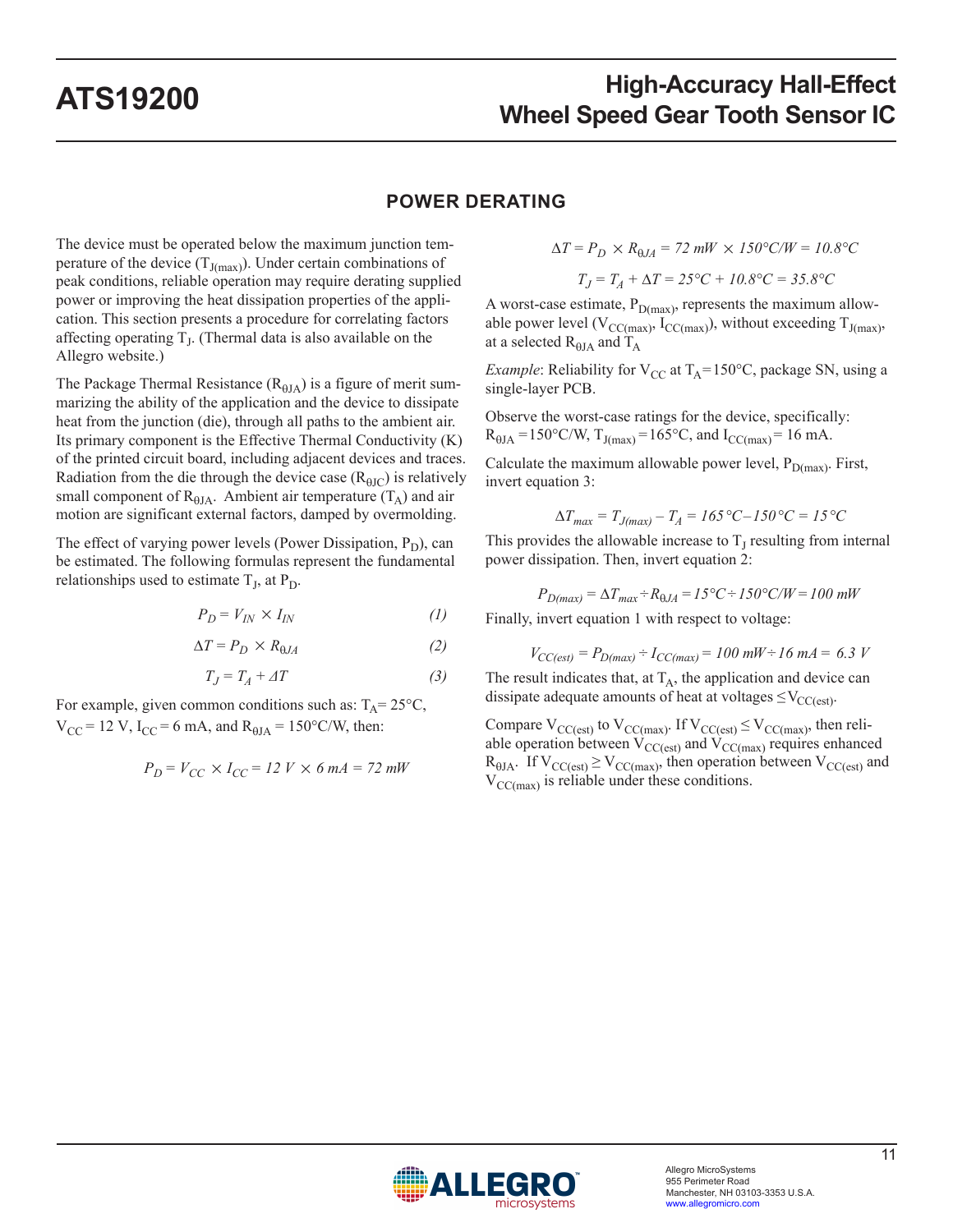### **PACKAGE OUTLINE DRAWING**